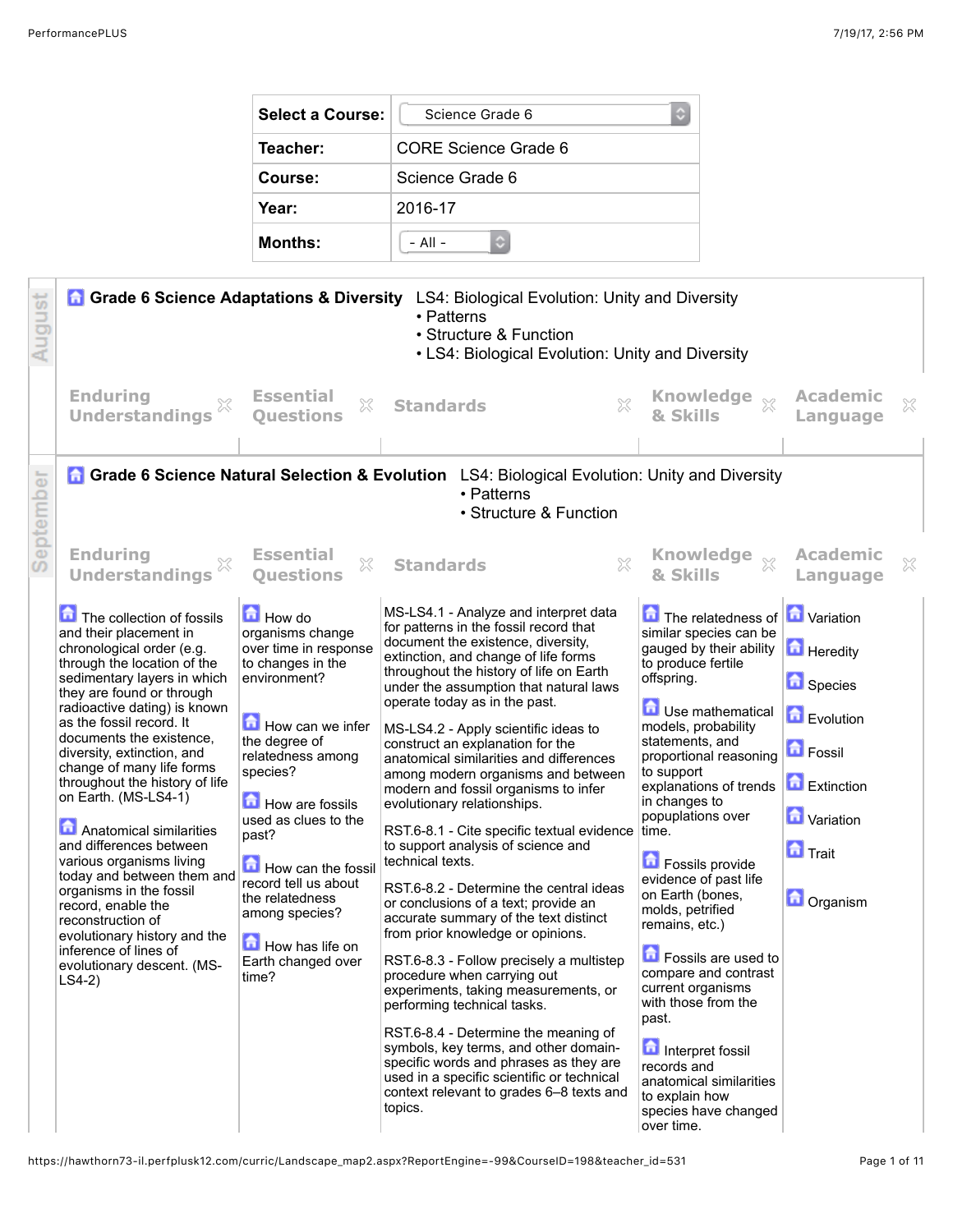|                                                                                                                                                                                                                                                                                                                                                                                                                                                                  |                                                                                                                                                                                                                                       | RST.6-8.7 - Integrate quantitative or<br>technical information expressed in words<br>in a text with a version of that information<br>expressed visually (e.g., in a flowchart,<br>diagram, model, graph, or table).<br>RST.6-8.9 - Compare and contrast the<br>information gained from experiments,<br>simulations, video, or multimedia sources<br>with that gained from reading a text on<br>the same topic.<br>RST.6-8.10 - By the end of grade 8, read<br>and comprehend science/technical texts<br>in the grades 6–8 text complexity band<br>independently and proficiently.<br>WHST.6-8.1.b - Support claim(s) with<br>logical reasoning and relevant, accurate<br>data and evidence that demonstrate an<br>understanding of the topic or text, using<br>credible sources.<br>WHST.6-8.2.d - Use precise language<br>and domain-specific vocabulary to inform<br>about or explain the topic.<br>WHST.6-8.9 - Draw evidence from<br>informational texts to support analysis<br>reflection, and research. |                                                                                                                                                                                                                                                                                                                      |                                                                                                                                        |
|------------------------------------------------------------------------------------------------------------------------------------------------------------------------------------------------------------------------------------------------------------------------------------------------------------------------------------------------------------------------------------------------------------------------------------------------------------------|---------------------------------------------------------------------------------------------------------------------------------------------------------------------------------------------------------------------------------------|---------------------------------------------------------------------------------------------------------------------------------------------------------------------------------------------------------------------------------------------------------------------------------------------------------------------------------------------------------------------------------------------------------------------------------------------------------------------------------------------------------------------------------------------------------------------------------------------------------------------------------------------------------------------------------------------------------------------------------------------------------------------------------------------------------------------------------------------------------------------------------------------------------------------------------------------------------------------------------------------------------------|----------------------------------------------------------------------------------------------------------------------------------------------------------------------------------------------------------------------------------------------------------------------------------------------------------------------|----------------------------------------------------------------------------------------------------------------------------------------|
|                                                                                                                                                                                                                                                                                                                                                                                                                                                                  |                                                                                                                                                                                                                                       | G6-8:1.18 - Use Web browsing to access<br>information (e.g., enter a URL, access<br>links, create bookmarks/favorites, print<br>Web pages).                                                                                                                                                                                                                                                                                                                                                                                                                                                                                                                                                                                                                                                                                                                                                                                                                                                                   |                                                                                                                                                                                                                                                                                                                      |                                                                                                                                        |
| <b>A</b> Grade 6 Science Evidence of Common Ancestry                                                                                                                                                                                                                                                                                                                                                                                                             |                                                                                                                                                                                                                                       | LS4: Biological Evolution: Unity and Diversity<br>• Patterns<br>• Structure & Function<br>• Cause & Effect                                                                                                                                                                                                                                                                                                                                                                                                                                                                                                                                                                                                                                                                                                                                                                                                                                                                                                    |                                                                                                                                                                                                                                                                                                                      |                                                                                                                                        |
| <b>Enduring</b><br><b>Understandings</b>                                                                                                                                                                                                                                                                                                                                                                                                                         | <b>Essential</b><br>X<br><b>Ouestions</b>                                                                                                                                                                                             | <b>Standards</b>                                                                                                                                                                                                                                                                                                                                                                                                                                                                                                                                                                                                                                                                                                                                                                                                                                                                                                                                                                                              | Knowledge xx<br>& Skills                                                                                                                                                                                                                                                                                             | <b>Academic</b><br>Language                                                                                                            |
| Comparison of the<br>embryological development<br>of different species also<br>reveals similarities that show<br>relationships not evident in<br>the fully-formed anatomy.<br>$(MS-LS4-3)$<br>Natural selection leads to features and behavior<br>the predominance of certain<br>traits in a population, and the their environment?<br>suppression of others. (MS-<br>$LS4-4)$<br>Adaptation by natural<br>selection acting over<br>generations is one important | How can<br>embryological<br>development be used<br>to infer evolutionary<br>relationships?<br>How do<br>organisms' physical<br>help them survive in<br>Why is diversity<br>(variation) important<br>for the survival of a<br>species? | MS-LS1.4 - Use argument based on<br>empirical evidence and scientific<br>reasoning to support an explanation for<br>how characteristic animal behaviors and<br>specialized plant structures affect the<br>probability of successful reproduction of<br>animals and plants respectively.<br>MS-LS4.2 - Apply scientific ideas to<br>construct an explanation for the<br>anatomical similarities and differences<br>among modern organisms and between<br>modern and fossil organisms to infer<br>evolutionary relationships.<br>MS-ESS1.4 - Construct a scientific<br>explanation based on evidence from rock<br>strata for how the geologic time scale is                                                                                                                                                                                                                                                                                                                                                     | The relatedness of <b>n</b> Offspring<br>similar species can be<br>gauged by their ability<br>to produce fertile<br>offspring.<br><b>Construct</b><br>explanations based on<br>evidence to support<br>fundamental<br>understandings of<br>natural selection and<br>evolution.<br>Mutation, natural<br>selection, and | <b>n</b> Trait<br><b>Competition</b><br>Natural Selection<br><b>D</b> Organism<br><b>D</b> Species<br><b>D</b> Variation<br>Embryology |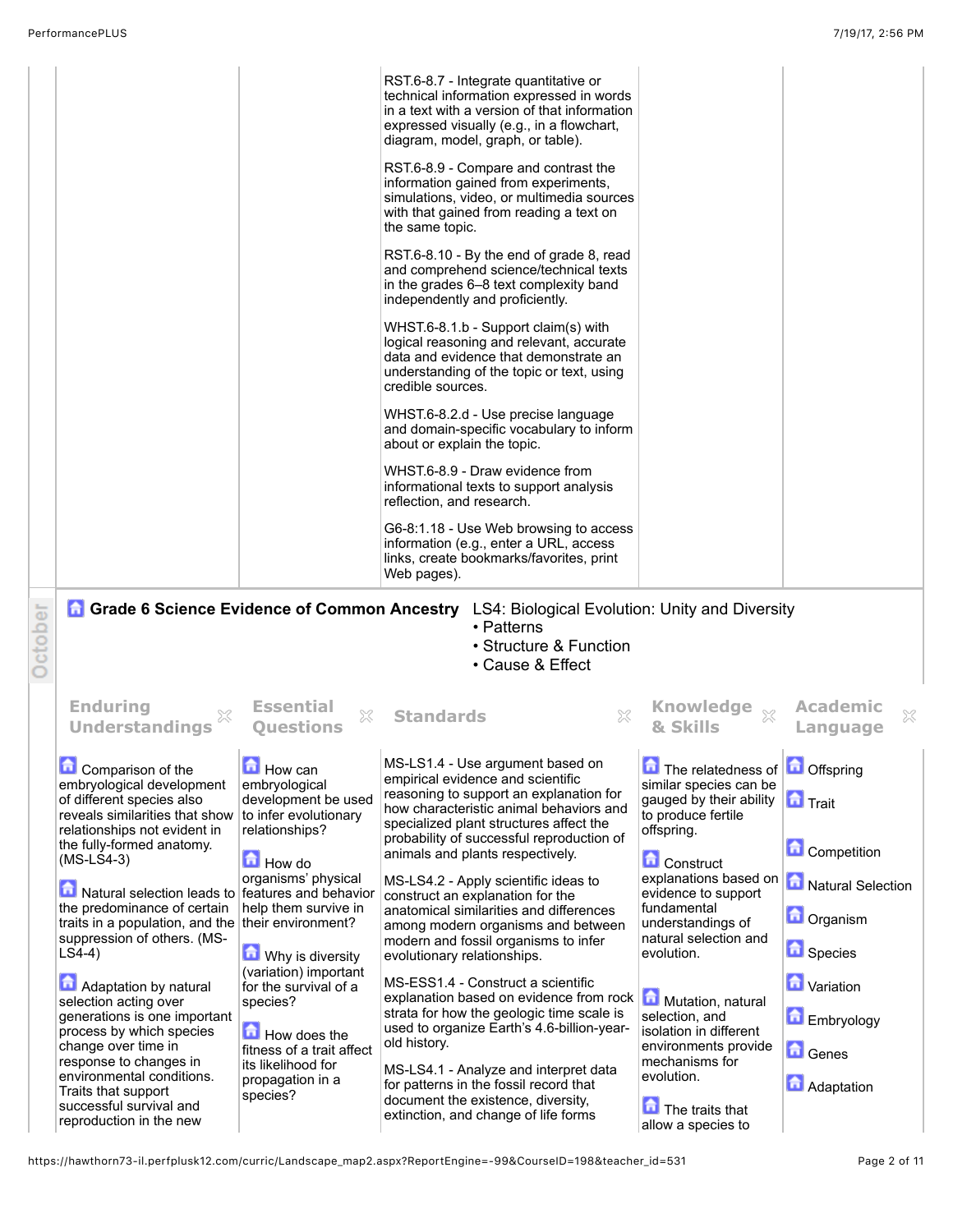| environment become more<br>common; those that do not<br>become less common. Thus,<br>the distribution of traits in a<br>population changes. (MS-<br>$LS4-6$ | How do new<br>species occur over<br>time?<br>How can we infer<br>the degree of<br>relatedness among<br>species? | throughout the history of life on Earth<br>under the assumption that natural laws<br>operate today as in the past.<br>MS-LS4.3 - Analyze displays of pictorial<br>data to compare patterns of similarities in<br>the embryological development across<br>multiple species to identify relationships<br>not evident in the fully formed anatomy.<br>MS-LS4.4 - Construct an explanation<br>based on evidence that describes how<br>genetic variations of traits in a population<br>increase some individuals' probability of<br>surviving and reproducing in a specific<br>environment.<br>MS-LS4.6 - Use mathematical<br>representations to support explanations<br>of how natural selection may lead to<br>increases and decreases of specific traits<br>in populations over time.<br>RST.6-8.1 - Cite specific textual evidence<br>to support analysis of science and<br>technical texts.<br>RST.6-8.2 - Determine the central ideas<br>or conclusions of a text; provide an<br>accurate summary of the text distinct<br>from prior knowledge or opinions.                                                                                                                                                                                                                                                                                                       | survive (bird beaks,<br>camouflage, height,<br>etc) will continue to<br>exist in the species<br>until they are no<br>longer helpful.<br>Those organisms<br>with the best traits are<br>most likely to survive<br>and reproduce.<br>As certain traits in<br>an organism become<br>obsolete, they<br>disappear and are<br>replaced with those<br>that are helpful.<br>Interpret fossil<br>records and<br>anatomical similarities<br>to explain how<br>species have changed<br>over time.<br>Embryos can be<br>compared and<br>contrasted for                                                                                                                                                    |
|-------------------------------------------------------------------------------------------------------------------------------------------------------------|-----------------------------------------------------------------------------------------------------------------|--------------------------------------------------------------------------------------------------------------------------------------------------------------------------------------------------------------------------------------------------------------------------------------------------------------------------------------------------------------------------------------------------------------------------------------------------------------------------------------------------------------------------------------------------------------------------------------------------------------------------------------------------------------------------------------------------------------------------------------------------------------------------------------------------------------------------------------------------------------------------------------------------------------------------------------------------------------------------------------------------------------------------------------------------------------------------------------------------------------------------------------------------------------------------------------------------------------------------------------------------------------------------------------------------------------------------------------------------------------------|-----------------------------------------------------------------------------------------------------------------------------------------------------------------------------------------------------------------------------------------------------------------------------------------------------------------------------------------------------------------------------------------------------------------------------------------------------------------------------------------------------------------------------------------------------------------------------------------------------------------------------------------------------------------------------------------------|
|                                                                                                                                                             |                                                                                                                 | RST.6-8.3 - Follow precisely a multistep<br>procedure when carrying out<br>experiments, taking measurements, or<br>performing technical tasks.<br>RST.6-8.4 - Determine the meaning of<br>symbols, key terms, and other domain-<br>specific words and phrases as they are<br>used in a specific scientific or technical<br>context relevant to grades 6-8 texts and<br>topics.<br>RST.6-8.7 - Integrate quantitative or<br>technical information expressed in words<br>in a text with a version of that information<br>expressed visually (e.g., in a flowchart,<br>diagram, model, graph, or table).<br>RST.6-8.9 - Compare and contrast the<br>information gained from experiments,<br>simulations, video, or multimedia sources<br>with that gained from reading a text on<br>the same topic.<br>RST.6-8.10 - By the end of grade 8, read<br>and comprehend science/technical texts<br>in the grades 6-8 text complexity band<br>independently and proficiently.<br>WHST.6-8.1.b - Support claim(s) with<br>logical reasoning and relevant, accurate<br>data and evidence that demonstrate an<br>understanding of the topic or text, using<br>credible sources.<br>WHST.6-8.2.d - Use precise language<br>and domain-specific vocabulary to inform<br>about or explain the topic.<br>WHST.6-8.9 - Draw evidence from<br>informational texts to support analysis | similarities among<br>different species.<br><b>Compare and</b><br>contrast embryos<br>among species to<br>establish common<br>ancestry.<br>Defend the<br>conclusion that<br>species have changed<br>with their environment<br>over time.<br><b>A</b> Adaptations give<br>organisms an<br>advantage that aid<br>them in the<br>competition for<br>survival.<br>Diversity<br>(variation) is the key<br>to natural selection.<br>Without it, a species<br>could be wiped out by<br>a single event or<br>condition.<br>缶<br>Use ideas of<br>genetic variation in a<br>population to make<br>sense of organisms<br>surviving and<br>reproducing, hence<br>passing on the traits<br>of the species. |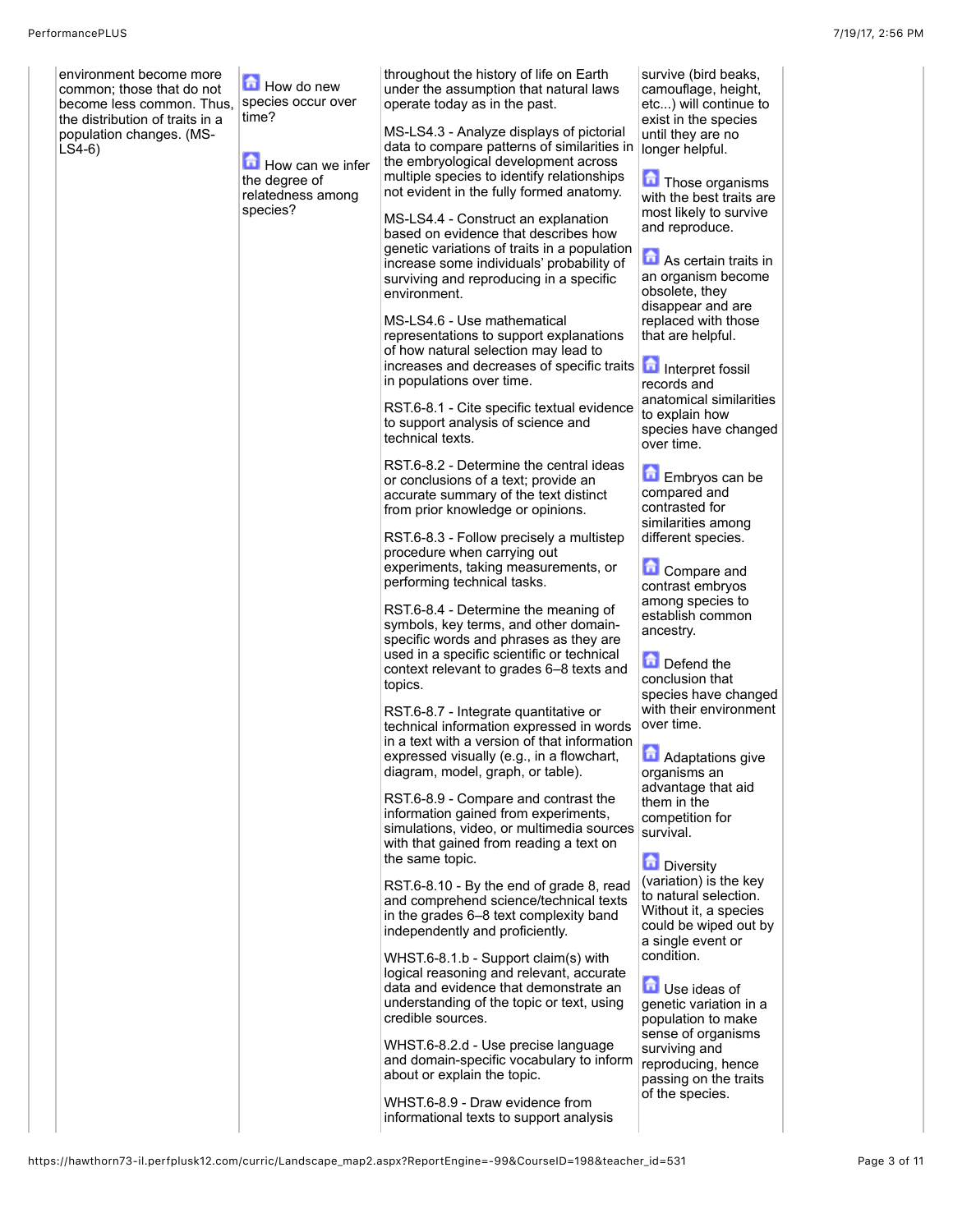|             |                                                                                                                                                                                                                                                                                                                                                                                                                                      |                                                                                                          | reflection, and research.                                                                                                                                                                                                                                                                                                                                                                                                                                                                                                 | Assess the<br>survival advantage of<br>traits in an<br>environment.<br>Analyze the<br>differences among<br>individuals of a<br>species.<br><b>n</b> Predict the<br>likelihood of survival<br>based an individual's<br>traits.<br>Describe the<br>relationship between<br>an organism's<br>environment and its<br>adaptations.         |                                                                                                                                                                                                                                         |  |
|-------------|--------------------------------------------------------------------------------------------------------------------------------------------------------------------------------------------------------------------------------------------------------------------------------------------------------------------------------------------------------------------------------------------------------------------------------------|----------------------------------------------------------------------------------------------------------|---------------------------------------------------------------------------------------------------------------------------------------------------------------------------------------------------------------------------------------------------------------------------------------------------------------------------------------------------------------------------------------------------------------------------------------------------------------------------------------------------------------------------|---------------------------------------------------------------------------------------------------------------------------------------------------------------------------------------------------------------------------------------------------------------------------------------------------------------------------------------|-----------------------------------------------------------------------------------------------------------------------------------------------------------------------------------------------------------------------------------------|--|
| ovember     |                                                                                                                                                                                                                                                                                                                                                                                                                                      |                                                                                                          | <b>A Grade 6 Science Evidence of Common Ancestry</b> LS4: Biological Evolution: Unity and Diversity<br>Patterns<br><b>Structure &amp; Function</b><br>Cause & Effect                                                                                                                                                                                                                                                                                                                                                      |                                                                                                                                                                                                                                                                                                                                       |                                                                                                                                                                                                                                         |  |
|             | <b>Enduring</b><br><b>Understandings</b>                                                                                                                                                                                                                                                                                                                                                                                             | <b>Essential</b><br>×<br><b>Questions</b>                                                                | $\chi$<br><b>Standards</b>                                                                                                                                                                                                                                                                                                                                                                                                                                                                                                | Knowledge xx<br>& Skills                                                                                                                                                                                                                                                                                                              | <b>Academic</b><br>X<br>Language                                                                                                                                                                                                        |  |
| cember<br>Φ |                                                                                                                                                                                                                                                                                                                                                                                                                                      |                                                                                                          | <b>A Grade 6 Science Earth Materials and Systems Earth's History as a Planet</b> ESS2: Earth's Systems                                                                                                                                                                                                                                                                                                                                                                                                                    | • Patterns<br>• Cause & Effect<br>• Scale Proportion & Quantity<br>• Systems & System Models<br>• Energy & Matter<br>• Stability & Change                                                                                                                                                                                             |                                                                                                                                                                                                                                         |  |
|             | <b>Enduring</b><br>×<br><b>Understandings</b>                                                                                                                                                                                                                                                                                                                                                                                        | <b>Essential</b><br>X<br><b>Questions</b>                                                                | X<br><b>Standards</b>                                                                                                                                                                                                                                                                                                                                                                                                                                                                                                     | <b>Knowledge</b><br>$\chi$<br>& Skills                                                                                                                                                                                                                                                                                                | <b>Academic</b><br>×<br>Language                                                                                                                                                                                                        |  |
|             | Tectonic processes<br>continually generate new<br>ocean sea floor at ridges and crust change over<br>destroy old sea floor at<br>trenches. (MS-ESS2-3)<br>$\bigcap$ Maps of ancient land and   movement of tectonic<br>water patterns, based on<br>investigations of rocks and<br>fossils, make clear how<br>Earth's plates have moved<br>great distances, collided,<br>and spread apart. (MS-<br>ESS2-3)<br>The geologic time scale | How do materials<br>in and on Earth's<br>time?<br>How does the<br>plates impact the<br>surface of Earth? | MS-ESS1.4 - Construct a scientific<br>explanation based on evidence from rock<br>strata for how the geologic time scale is<br>used to organize Earth's 4.6-billion-year-<br>old history.<br>MS-ESS2.1 - Develop a model to<br>describe the cycling of Earth's materials<br>and the flow of energy that drives this<br>process.<br>RST.6-8.1 - Cite specific textual evidence<br>to support analysis of science and<br>technical texts.<br>RST.6-8.2 - Determine the central ideas<br>or conclusions of a text; provide an | <b>B</b> Students<br>understand how<br>Earth's geosystems<br>operate by modeling<br>the cycling of matter<br>within and among<br>different systems.<br><b>C</b> Students<br>investigate the<br>controlling properties<br>of important materials<br>and construct<br>explanations based on<br>the analysis of real<br>geoscience data. | <b>n</b> strata<br>volcanism<br>relative dates<br>Ice Age<br>crystallization<br>weathering<br>melting<br>deformation<br>sedimentation<br>minerals<br>continental shelf<br>ridge<br>fracture zone<br>∣trench<br>geoscience<br>deposition |  |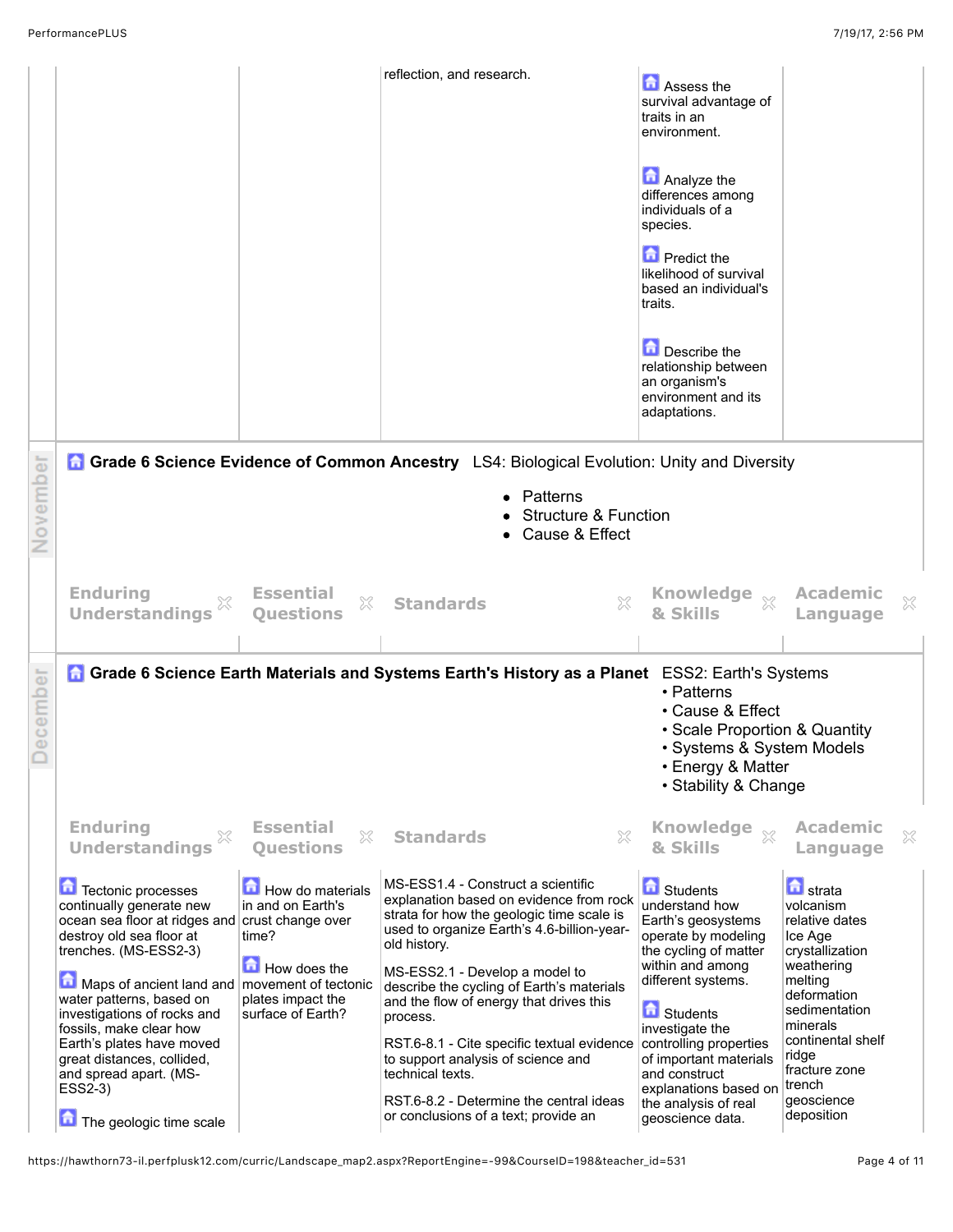| interpreted from rock strata<br>provides a way to organize<br>Earth's history. Analyses of<br>rock strata and the fossil<br>record provide only relative<br>dates, not an absolute scale.<br>$(MS-ESS1-4)$                                                                                                                                       |                                                                                                                                                       | accurate summary of the text distinct<br>from prior knowledge or opinions.<br>RST.6-8.3 - Follow precisely a multistep<br>procedure when carrying out<br>experiments, taking measurements, or<br>performing technical tasks.<br>RST.6-8.4 - Determine the meaning of<br>symbols, key terms, and other domain-<br>specific words and phrases as they are<br>used in a specific scientific or technical<br>context relevant to grades 6-8 texts and<br>topics.<br>RST.6-8.7 - Integrate quantitative or<br>technical information expressed in words<br>in a text with a version of that information<br>expressed visually (e.g., in a flowchart,<br>diagram, model, graph, or table).<br>RST.6-8.9 - Compare and contrast the<br>information gained from experiments,<br>simulations, video, or multimedia sources<br>with that gained from reading a text on<br>the same topic.<br>RST.6-8.10 - By the end of grade 8, read<br>and comprehend science/technical texts<br>in the grades 6–8 text complexity band<br>independently and proficiently.<br>WHST.6-8.1.b - Support claim(s) with<br>logical reasoning and relevant, accurate<br>data and evidence that demonstrate an<br>understanding of the topic or text, using<br>credible sources.<br>WHST.6-8.2.d - Use precise language<br>and domain-specific vocabulary to inform<br>about or explain the topic.<br>WHST.6-8.9 - Draw evidence from<br>informational texts to support analysis | Rock strata tell a<br>story of how the<br>Earth's structure has<br>changed over time.<br>- Earth's crust<br>changes over time.<br>- The age of Earth is<br>estimated at 4.6 billion<br>vears.<br>- Know what process<br>occurs at each step of<br>the rock cycle.<br>- Earth's surface is<br>shaped by erosion.<br>- Minerals and rocks<br>are formed by the<br>cycling of Earth's<br>materials.<br>Processes that<br>change Earth's<br>surface can be large<br>or small<br>- Converging plates<br>cause mountains.<br>trenches, earthquakes<br>- Earthquakes,<br>volcanoes, and<br>meteor impacts<br>usually behave<br>gradually but are<br>punctuated by<br>catastrophic events. | earthquake<br>volcano<br>plate tectonics<br>Igneous rock<br>magma<br>lava<br>sedimentary<br>metamorphic<br>heat<br>pressure                                                |   |
|--------------------------------------------------------------------------------------------------------------------------------------------------------------------------------------------------------------------------------------------------------------------------------------------------------------------------------------------------|-------------------------------------------------------------------------------------------------------------------------------------------------------|--------------------------------------------------------------------------------------------------------------------------------------------------------------------------------------------------------------------------------------------------------------------------------------------------------------------------------------------------------------------------------------------------------------------------------------------------------------------------------------------------------------------------------------------------------------------------------------------------------------------------------------------------------------------------------------------------------------------------------------------------------------------------------------------------------------------------------------------------------------------------------------------------------------------------------------------------------------------------------------------------------------------------------------------------------------------------------------------------------------------------------------------------------------------------------------------------------------------------------------------------------------------------------------------------------------------------------------------------------------------------------------------------------------------------------------------------|------------------------------------------------------------------------------------------------------------------------------------------------------------------------------------------------------------------------------------------------------------------------------------------------------------------------------------------------------------------------------------------------------------------------------------------------------------------------------------------------------------------------------------------------------------------------------------------------------------------------------------------------------------------------------------|----------------------------------------------------------------------------------------------------------------------------------------------------------------------------|---|
|                                                                                                                                                                                                                                                                                                                                                  |                                                                                                                                                       | reflection, and research.<br><b>A Grade 6 Science Plate Tectonics and Large-Scale System Interactions</b> ESS2: Earth's Systems                                                                                                                                                                                                                                                                                                                                                                                                                                                                                                                                                                                                                                                                                                                                                                                                                                                                                                                                                                                                                                                                                                                                                                                                                                                                                                                  | • Patterns<br>• Cause & Effect<br>• Scale Proportion & Quantity<br>• Systems & System Models<br>• Stability & Change                                                                                                                                                                                                                                                                                                                                                                                                                                                                                                                                                               |                                                                                                                                                                            |   |
| <b>Enduring</b><br>X<br><b>Understandings</b><br>Tectonic processes<br>continually generate new<br>ocean sea floor at ridges and crust change over<br>destroy old sea floor at<br>trenches. (MS-ESS2-3)<br>Maps of ancient land and   movement of tectonic<br>water patterns, based on<br>investigations of rocks and<br>fossils, make clear how | <b>Essential</b><br>X<br><b>Ouestions</b><br>How do materials<br>in and on Earth's<br>time?<br>How does the<br>plates impact the<br>surface of Earth? | $\mathbb{S}^2$<br><b>Standards</b><br>MS-ESS2.2 - Construct an explanation<br>based on evidence for how geoscience<br>processes have changed Earth's surface<br>at varying time and spatial scales.<br>MS-ESS2.3 - Analyze and interpret data<br>on the distribution of fossils and rocks,<br>continental shapes, and seafloor<br>structures to provide evidence of the past<br>plate motions.                                                                                                                                                                                                                                                                                                                                                                                                                                                                                                                                                                                                                                                                                                                                                                                                                                                                                                                                                                                                                                                   | <b>Knowledge</b><br>$\chi$<br>& Skills<br><b>B</b> Students<br>understand how<br>Earth's geosystems<br>operate by modeling<br>the cycling of matter<br>within and among<br>different systems.<br>Students<br>investigate the                                                                                                                                                                                                                                                                                                                                                                                                                                                       | <b>Academic</b><br>Language<br><b>n</b> strata<br>volcanism<br>melting<br>deformation<br>continental shelf<br>ridge<br>fracture zone<br>trench<br>geoscience<br>deposition | X |
| Earth's plates have moved<br>great distances, collided,                                                                                                                                                                                                                                                                                          |                                                                                                                                                       | MS-ESS3.2 - Analyze and interpret data<br>on natural hazards to forecast future                                                                                                                                                                                                                                                                                                                                                                                                                                                                                                                                                                                                                                                                                                                                                                                                                                                                                                                                                                                                                                                                                                                                                                                                                                                                                                                                                                  | controlling properties<br>of important materials                                                                                                                                                                                                                                                                                                                                                                                                                                                                                                                                                                                                                                   | earthquake<br>volcano<br>plate tectonics                                                                                                                                   |   |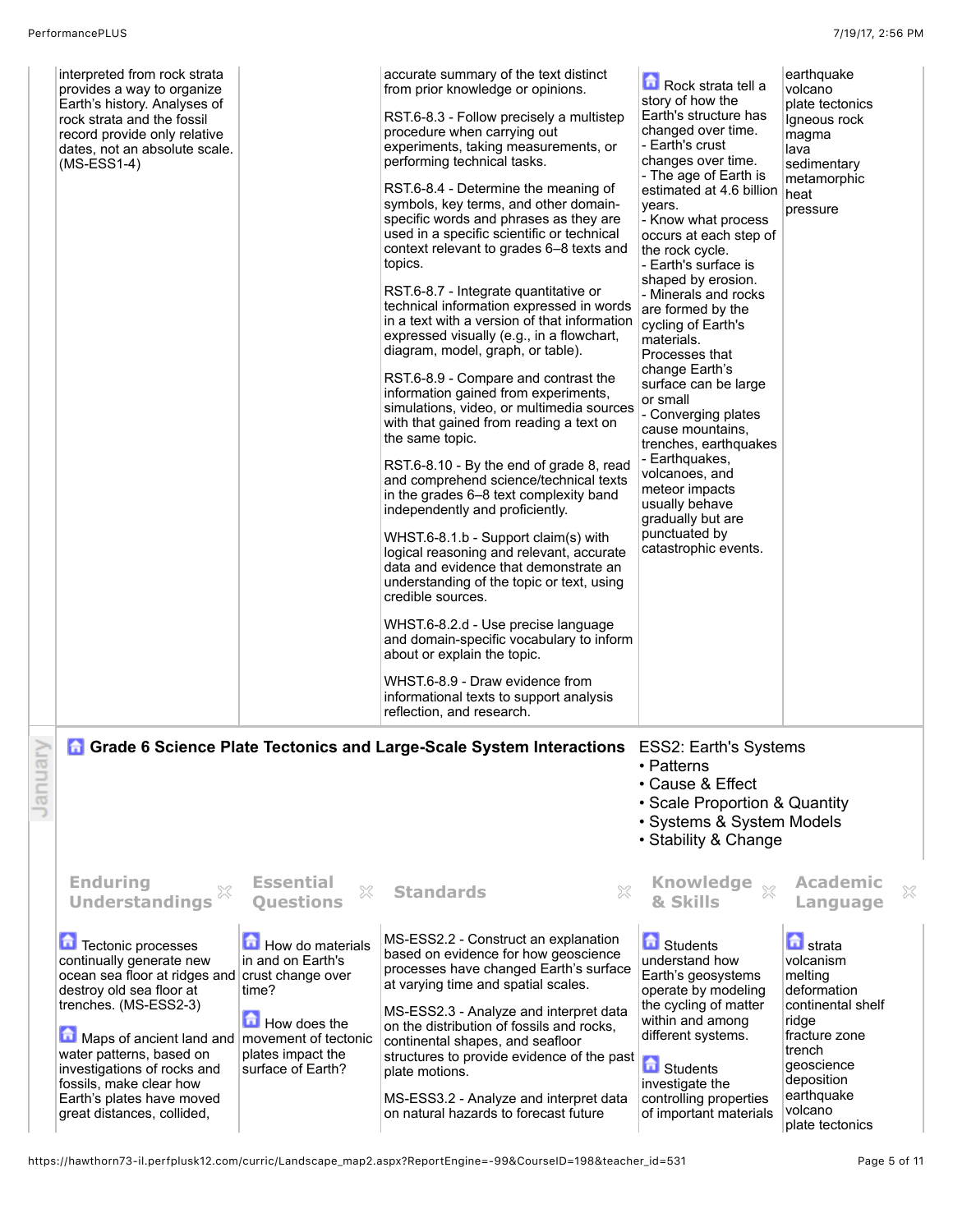L

| and spread apart. (MS-<br>ESS2-3)<br><b>6th Grade Science Universe and its Stars</b>                                                             |                                                                                                                  | catastrophic events and inform the<br>development of technologies to mitigate<br>their effects.<br>RST.6-8.1 - Cite specific textual evidence<br>to support analysis of science and<br>technical texts.<br>RST.6-8.2 - Determine the central ideas<br>or conclusions of a text; provide an<br>accurate summary of the text distinct<br>from prior knowledge or opinions.<br>RST.6-8.3 - Follow precisely a multistep<br>procedure when carrying out<br>experiments, taking measurements, or<br>performing technical tasks.<br>RST.6-8.4 - Determine the meaning of<br>symbols, key terms, and other domain-<br>specific words and phrases as they are<br>used in a specific scientific or technical<br>context relevant to grades 6-8 texts and<br>topics.<br>RST.6-8.7 - Integrate quantitative or<br>technical information expressed in words<br>in a text with a version of that information<br>expressed visually (e.g., in a flowchart,<br>diagram, model, graph, or table).<br>RST.6-8.9 - Compare and contrast the<br>information gained from experiments,<br>simulations, video, or multimedia sources<br>with that gained from reading a text on<br>the same topic.<br>RST.6-8.10 - By the end of grade 8, read<br>and comprehend science/technical texts<br>in the grades 6–8 text complexity band<br>independently and proficiently.<br>WHST.6-8.1.b - Support claim(s) with<br>logical reasoning and relevant, accurate<br>data and evidence that demonstrate an<br>understanding of the topic or text, using<br>credible sources.<br>WHST.6-8.2.d - Use precise language<br>and domain-specific vocabulary to inform<br>about or explain the topic.<br>WHST.6-8.9 - Draw evidence from<br>informational texts to support analysis<br>reflection, and research.<br>MS-ESS1 Earth's Place in the Universe | and construct<br>explanations based on   magma<br>the analysis of real<br>geoscience data.<br><b>n</b> Processes that<br>change Earth's<br>surface can be large<br>or small<br>- Converging plates<br>cause mountains,<br>trenches, earthquakes<br>- Earthquakes,<br>volcanoes, and<br>meteor impacts<br>usually behave<br>gradually but are<br>punctuated by<br>catastrophic events.<br>Rock strata tell a story<br>of how the Earth's<br>structure has changed<br>over time.<br>- Earth's crust<br>changes over time.<br>- The age of Earth is<br>estimated at 4.6 billion<br>vears.<br>- Know what process<br>occurs at each step of<br>the rock cycle.<br>- Earth's surface is<br>shaped by erosion.<br>- Minerals and rocks<br>are formed by the<br>cycling of Earth's<br>materials. | igneous rock<br>lava<br>heat<br>pressure                      |  |
|--------------------------------------------------------------------------------------------------------------------------------------------------|------------------------------------------------------------------------------------------------------------------|----------------------------------------------------------------------------------------------------------------------------------------------------------------------------------------------------------------------------------------------------------------------------------------------------------------------------------------------------------------------------------------------------------------------------------------------------------------------------------------------------------------------------------------------------------------------------------------------------------------------------------------------------------------------------------------------------------------------------------------------------------------------------------------------------------------------------------------------------------------------------------------------------------------------------------------------------------------------------------------------------------------------------------------------------------------------------------------------------------------------------------------------------------------------------------------------------------------------------------------------------------------------------------------------------------------------------------------------------------------------------------------------------------------------------------------------------------------------------------------------------------------------------------------------------------------------------------------------------------------------------------------------------------------------------------------------------------------------------------------------------------------------------------------------------------------------|-------------------------------------------------------------------------------------------------------------------------------------------------------------------------------------------------------------------------------------------------------------------------------------------------------------------------------------------------------------------------------------------------------------------------------------------------------------------------------------------------------------------------------------------------------------------------------------------------------------------------------------------------------------------------------------------------------------------------------------------------------------------------------------------|---------------------------------------------------------------|--|
| <b>Enduring</b>                                                                                                                                  | <b>Essential</b><br>X                                                                                            | • Scale Proportion & Quantity<br>• Systems & System Models<br><b>Standards</b>                                                                                                                                                                                                                                                                                                                                                                                                                                                                                                                                                                                                                                                                                                                                                                                                                                                                                                                                                                                                                                                                                                                                                                                                                                                                                                                                                                                                                                                                                                                                                                                                                                                                                                                                       | <b>Knowledge</b><br>$\chi$                                                                                                                                                                                                                                                                                                                                                                                                                                                                                                                                                                                                                                                                                                                                                                | <b>Academic</b><br>X                                          |  |
| <b>Understandings</b><br>Earth and its solar<br>system are part of the Milky<br>Way galaxy, which is one of<br>many galaxies in the<br>universe. | <b>Ouestions</b><br>What factors<br>affect the force of<br>gravity exerted<br>between two objects?<br>How do the | MS-ESS1.2 - Develop and use a model<br>to describe the role of gravity in the<br>motions within galaxies and the solar<br>system.<br>RST.6-8.1 - Cite specific textual evidence<br>to support analysis of science and                                                                                                                                                                                                                                                                                                                                                                                                                                                                                                                                                                                                                                                                                                                                                                                                                                                                                                                                                                                                                                                                                                                                                                                                                                                                                                                                                                                                                                                                                                                                                                                                | & Skills<br>$\Box$ Earth is part of the<br>Milky Way Galaxy.<br>The force of<br>gravity between two<br>objects is dependent                                                                                                                                                                                                                                                                                                                                                                                                                                                                                                                                                                                                                                                               | Language<br><b>Gravity</b><br><b>D</b> Force<br><b>n</b> Mass |  |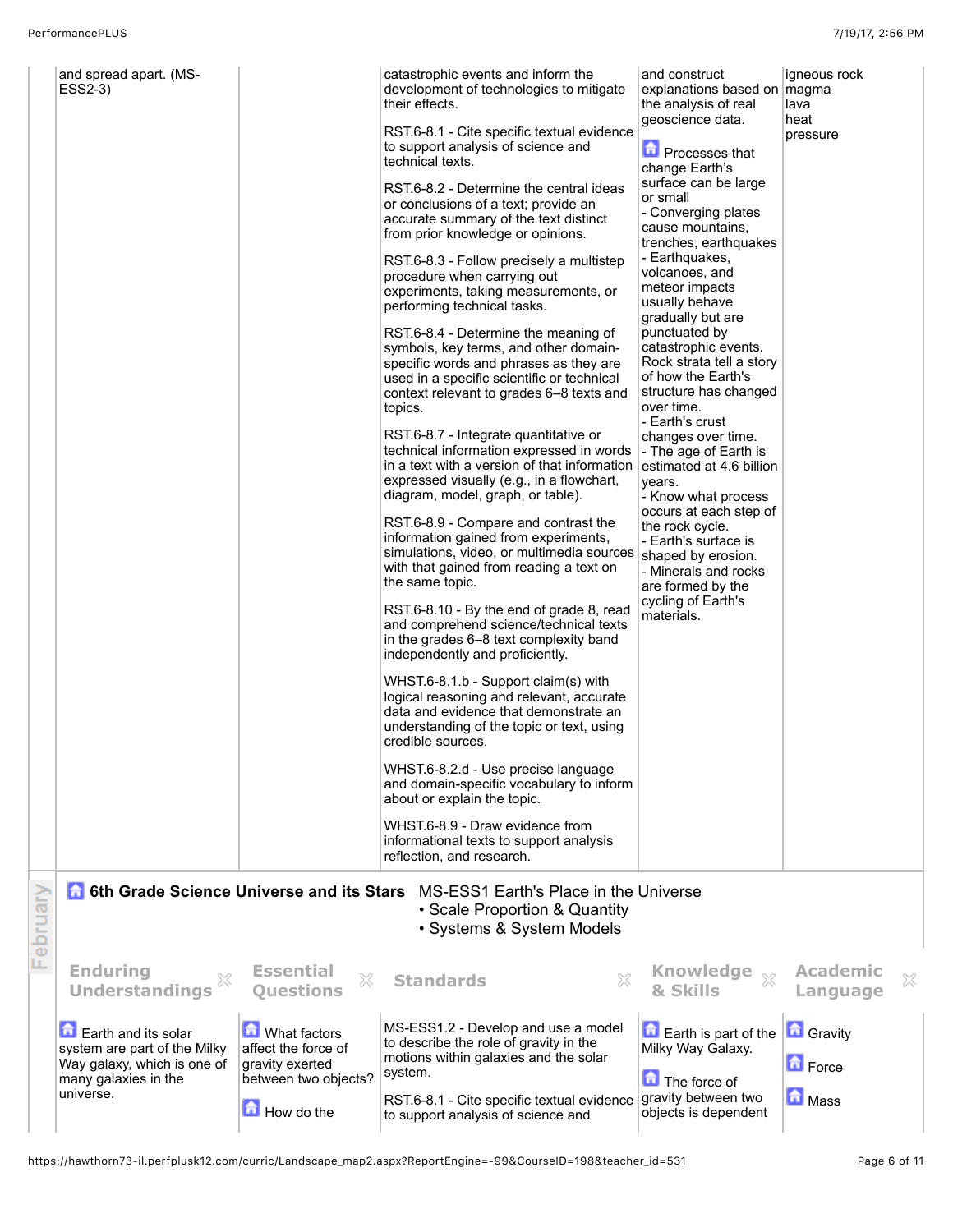|                                                                                                                                                                                                                                                                                                      | motions of celestial<br>objects demonstrate<br>the effects of gravity?<br><b>To which galaxy</b><br>does Earth belong?                                                                                  | technical texts.<br>RST.6-8.2 - Determine the central ideas<br>or conclusions of a text; provide an<br>accurate summary of the text distinct<br>from prior knowledge or opinions.<br>RST.6-8.3 - Follow precisely a multistep<br>procedure when carrying out<br>experiments, taking measurements, or<br>performing technical tasks.<br>RST.6-8.4 - Determine the meaning of<br>symbols, key terms, and other domain-<br>specific words and phrases as they are<br>used in a specific scientific or technical<br>context relevant to grades 6-8 texts and<br>topics.<br>RST.6-8.7 - Integrate quantitative or<br>technical information expressed in words<br>in a text with a version of that information<br>expressed visually (e.g., in a flowchart,<br>diagram, model, graph, or table).<br>RST.6-8.9 - Compare and contrast the<br>information gained from experiments,<br>simulations, video, or multimedia sources<br>with that gained from reading a text on<br>the same topic.<br>RST.6-8.10 - By the end of grade 8, read<br>and comprehend science/technical texts<br>in the grades 6–8 text complexity band<br>independently and proficiently.<br>WHST.6-8.1.b - Support claim(s) with<br>logical reasoning and relevant, accurate<br>data and evidence that demonstrate an<br>understanding of the topic or text, using<br>credible sources.<br>WHST.6-8.2.d - Use precise language<br>and domain-specific vocabulary to inform<br>about or explain the topic.<br>WHST.6-8.9 - Draw evidence from<br>informational texts to support analysis | upon their masses<br>and their distance<br>apart.<br><b>Gravity keeps the</b><br>planets in orbit around<br>the sun.<br>Model inertia and<br>gravity and how it<br>pertains to keeping<br>planets in orbit.<br>Analyze planetary<br>characteristics to draw<br>conclusions about the<br>effects of surface<br>gravity.<br>Define the length<br>of time for period of<br>rotation and period of<br>revolution for the<br>moon and the Earth. | <b>G</b> alaxy<br><b>Apparent Motion</b>                                          |
|------------------------------------------------------------------------------------------------------------------------------------------------------------------------------------------------------------------------------------------------------------------------------------------------------|---------------------------------------------------------------------------------------------------------------------------------------------------------------------------------------------------------|---------------------------------------------------------------------------------------------------------------------------------------------------------------------------------------------------------------------------------------------------------------------------------------------------------------------------------------------------------------------------------------------------------------------------------------------------------------------------------------------------------------------------------------------------------------------------------------------------------------------------------------------------------------------------------------------------------------------------------------------------------------------------------------------------------------------------------------------------------------------------------------------------------------------------------------------------------------------------------------------------------------------------------------------------------------------------------------------------------------------------------------------------------------------------------------------------------------------------------------------------------------------------------------------------------------------------------------------------------------------------------------------------------------------------------------------------------------------------------------------------------------------------------------------------------|---------------------------------------------------------------------------------------------------------------------------------------------------------------------------------------------------------------------------------------------------------------------------------------------------------------------------------------------------------------------------------------------------------------------------------------------|-----------------------------------------------------------------------------------|
| <b>Grade 6 Science Earth and the Solar System</b>                                                                                                                                                                                                                                                    |                                                                                                                                                                                                         | reflection, and research.<br>MS-ESS1 Earth's Place in the Universe<br>• Scale Proportion & Quantity<br>• Systems & System Models                                                                                                                                                                                                                                                                                                                                                                                                                                                                                                                                                                                                                                                                                                                                                                                                                                                                                                                                                                                                                                                                                                                                                                                                                                                                                                                                                                                                                        |                                                                                                                                                                                                                                                                                                                                                                                                                                             |                                                                                   |
| <b>Enduring</b><br><b>Understandings</b>                                                                                                                                                                                                                                                             | <b>Essential</b><br>X<br><b>Ouestions</b>                                                                                                                                                               | ×<br><b>Standards</b>                                                                                                                                                                                                                                                                                                                                                                                                                                                                                                                                                                                                                                                                                                                                                                                                                                                                                                                                                                                                                                                                                                                                                                                                                                                                                                                                                                                                                                                                                                                                   | Knowledge xx<br>& Skills                                                                                                                                                                                                                                                                                                                                                                                                                    | <b>Academic</b><br>×<br>Language                                                  |
| The solar system<br>consists of the sun and a<br>collection of objects,<br>including planets, their<br>moons, and asteroids that<br>are held in orbit around the<br>sun by its gravitational pull<br>on them. (MS-ESS1-2), (MS-<br>ESS1-3)<br>This model of the solar<br>system can explain eclipses | What is Earth's<br>place in the Universe?<br>$\blacksquare$ How can the<br>motions of Earth and<br>moon explain<br>seasons, eclipses,<br>tides, & moon<br>phases?<br>What makes up<br>our solar system? | MS-ESS1.1 - Develop and use a model<br>of the Earth-sun-moon system to<br>describe the cyclic patterns of lunar<br>phases, eclipses of the sun and moon,<br>and seasons.<br>MS-ESS1.2 - Develop and use a model<br>to describe the role of gravity in the<br>motions within galaxies and the solar<br>system.<br>MS-ESS1.3 - Analyze and interpret data<br>to determine scale properties of objects                                                                                                                                                                                                                                                                                                                                                                                                                                                                                                                                                                                                                                                                                                                                                                                                                                                                                                                                                                                                                                                                                                                                                     | The tilt of the<br>Earth relative to the<br>sun causes seasons.<br>The positions of<br>the Sun, Moon, and<br>Earth create moon<br>phases and eclipses.<br>The planets and                                                                                                                                                                                                                                                                   | <b>D</b> Axis<br>Solstice<br>Equinox<br>Rotation<br>Revolution<br><b>D</b> Phases |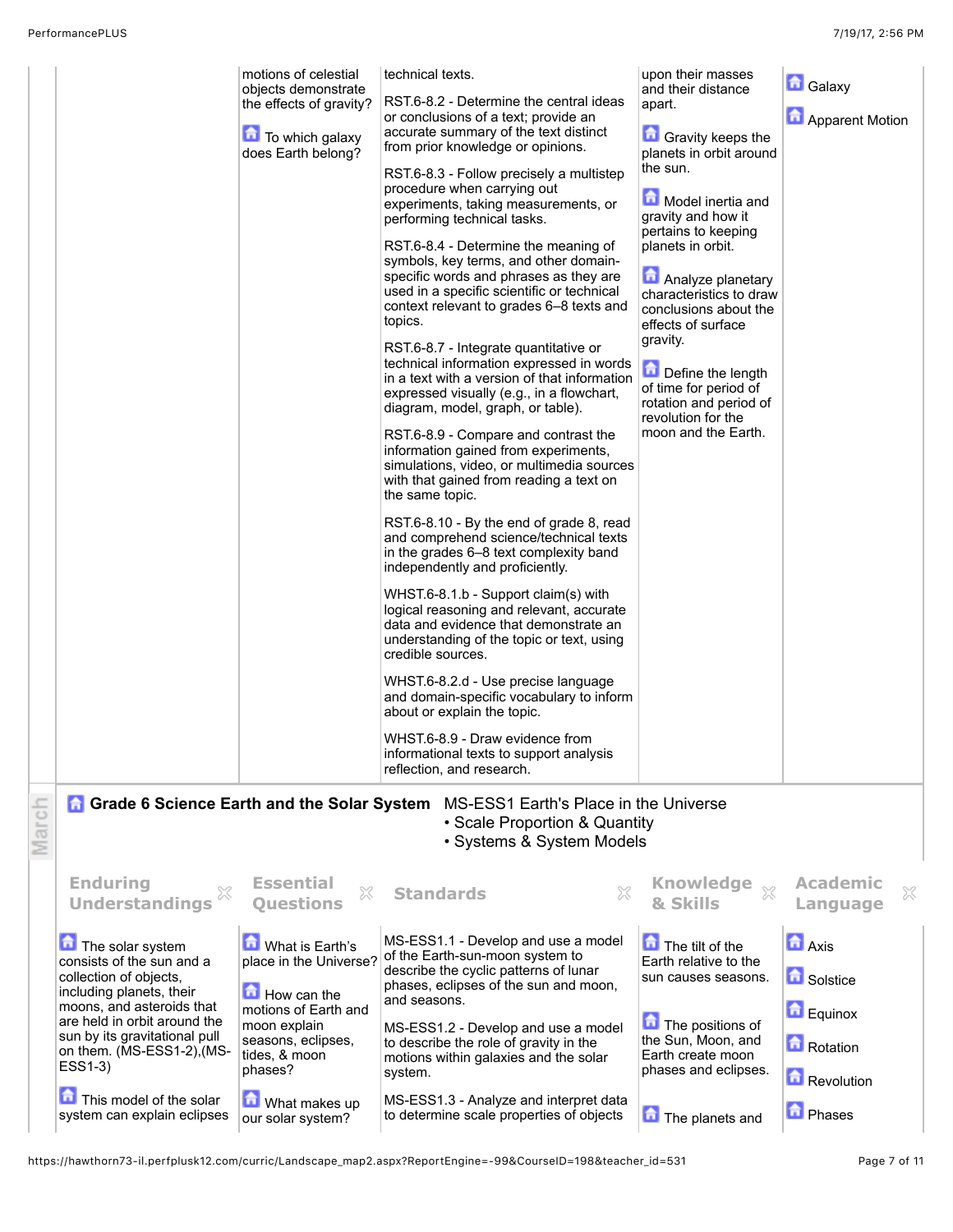| of the sun and the moon.<br>Earth's spin axis is fixed in<br>direction over the short-term<br>but tilted relative to its orbit<br>around the sun. The<br>seasons are a result of that<br>tilt and are caused by the<br>differential intensity of<br>sunlight on different areas of<br>Earth across the year. (MS-<br>ESS1-1)<br>The solar system<br>appears to have formed from<br>a disk of dust and gas,<br>drawn together by gravity.<br><b>n</b> Patterns of the apparent<br>motion of the sun, the moon,<br>and stars in the sky can be<br>observed, described,<br>predicted, and explained<br>with models. |                                           | in the solar system.<br>to support analysis of science and<br>technical texts.<br>or conclusions of a text; provide an<br>accurate summary of the text distinct<br>from prior knowledge or opinions.<br>procedure when carrying out<br>experiments, taking measurements, or<br>performing technical tasks.<br>RST.6-8.4 - Determine the meaning of<br>symbols, key terms, and other domain-<br>topics.<br>RST.6-8.7 - Integrate quantitative or<br>expressed visually (e.g., in a flowchart,<br>diagram, model, graph, or table).<br>RST.6-8.9 - Compare and contrast the<br>information gained from experiments,<br>with that gained from reading a text on<br>the same topic.<br>in the grades 6–8 text complexity band<br>independently and proficiently.<br>WHST.6-8.1.b - Support claim(s) with<br>credible sources.<br>WHST.6-8.2.d - Use precise language<br>about or explain the topic.<br>WHST.6-8.9 - Draw evidence from<br>informational texts to support analysis<br>reflection, and research.<br>G6-8:1.15 - Produce simple charts and<br>graphs from a spreadsheet.<br>G6-8:1.17 - Apply advanced formatting<br>graphs. | RST.6-8.1 - Cite specific textual evidence<br>RST.6-8.2 - Determine the central ideas<br>RST.6-8.3 - Follow precisely a multistep<br>specific words and phrases as they are<br>used in a specific scientific or technical<br>context relevant to grades 6-8 texts and<br>technical information expressed in words<br>in a text with a version of that information<br>simulations, video, or multimedia sources<br>RST.6-8.10 - By the end of grade 8, read<br>and comprehend science/technical texts<br>logical reasoning and relevant, accurate<br>data and evidence that demonstrate an<br>understanding of the topic or text, using<br>and domain-specific vocabulary to inform<br>features to customize tables, charts, and | asteroids orbit the<br>sun.<br>The solar system<br>formed from a nebula.<br><b>Explain effects of</b><br>interactions among<br>sun, Earth, and moon. <b>D</b> Nebula<br>Model the<br>positions of the sun,<br>Earth, and moon to<br>represent phases.<br>Model the<br>positions of the sun,<br>Earth, and moon to<br>represent eclipses. | <b>n</b><br>Eclipse<br><b>D</b> Umbra<br><b>D</b> Penumbra<br><b>n</b> Tides |
|------------------------------------------------------------------------------------------------------------------------------------------------------------------------------------------------------------------------------------------------------------------------------------------------------------------------------------------------------------------------------------------------------------------------------------------------------------------------------------------------------------------------------------------------------------------------------------------------------------------|-------------------------------------------|---------------------------------------------------------------------------------------------------------------------------------------------------------------------------------------------------------------------------------------------------------------------------------------------------------------------------------------------------------------------------------------------------------------------------------------------------------------------------------------------------------------------------------------------------------------------------------------------------------------------------------------------------------------------------------------------------------------------------------------------------------------------------------------------------------------------------------------------------------------------------------------------------------------------------------------------------------------------------------------------------------------------------------------------------------------------------------------------------------------------------------------|---------------------------------------------------------------------------------------------------------------------------------------------------------------------------------------------------------------------------------------------------------------------------------------------------------------------------------------------------------------------------------------------------------------------------------------------------------------------------------------------------------------------------------------------------------------------------------------------------------------------------------------------------------------------------------------------------------------------------------|------------------------------------------------------------------------------------------------------------------------------------------------------------------------------------------------------------------------------------------------------------------------------------------------------------------------------------------|------------------------------------------------------------------------------|
| <b>Grade 6 Science Waves &amp; Electromagnetic Radiation</b>                                                                                                                                                                                                                                                                                                                                                                                                                                                                                                                                                     |                                           |                                                                                                                                                                                                                                                                                                                                                                                                                                                                                                                                                                                                                                                                                                                                                                                                                                                                                                                                                                                                                                                                                                                                       | for Information Transfer<br>• Wave Properties<br>• Electromagnetic Radiation                                                                                                                                                                                                                                                                                                                                                                                                                                                                                                                                                                                                                                                    | MS-PS4 Waves and their Applications in Technologies<br>• Instrumentation Technologies & Instrumentation                                                                                                                                                                                                                                  |                                                                              |
| <b>Enduring</b><br><b>Understandings</b>                                                                                                                                                                                                                                                                                                                                                                                                                                                                                                                                                                         | <b>Essential</b><br>X<br><b>Questions</b> | <b>Standards</b>                                                                                                                                                                                                                                                                                                                                                                                                                                                                                                                                                                                                                                                                                                                                                                                                                                                                                                                                                                                                                                                                                                                      | X                                                                                                                                                                                                                                                                                                                                                                                                                                                                                                                                                                                                                                                                                                                               | <b>Knowledge</b><br>& Skills                                                                                                                                                                                                                                                                                                             | <b>Academic</b><br>×<br>Language                                             |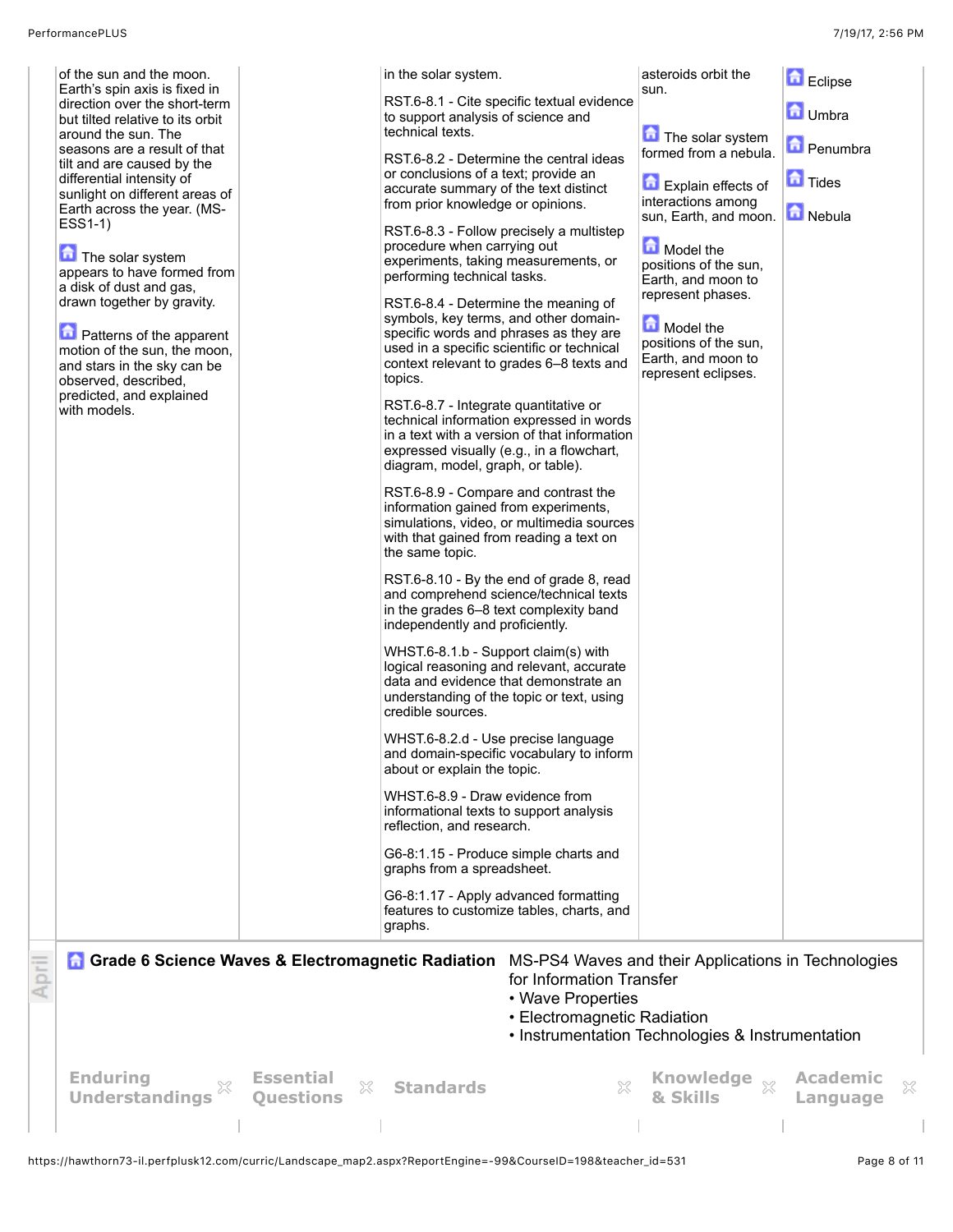**A** A simple wave has a repeating pattern with a specific wavelength, frequency, and amplitude. (MS-PS4-1)

**A** A sound wave needs a medium through which it is transmitted. (MS-PS4-2)

**D** When light shines on an object, it is reflected, absorbed, or transmitted through the object, depending on the object's material and the frequency (color) of the light. (MS-PS4- 2)

The path that light travels can be traced as straight lines, except at surfaces between different transparent materials (e.g., air and water, air and glass) where the light path bends. (MS-PS4-2)

A wave model of light is useful for explaining brightness, color, and the frequency-dependent bending of light at a surface between media. (MS-PS4-2)

However, because light can travel through space, it cannot be a matter wave, like sound or water waves. (MS-PS4-2)

**D** PS4.C: Information Technologies and Instrumentation

ਫ਼ੇ Ξ

**Digitized signals (sent as** wave pulses) are a more reliable way to encode and transmit information. (MS-PS4-3)

 $MS-PS$ represe model amplitu energy

MS-PS describ absorbe materia

MS-PS and tech claim th reliable informa

RST.6to supp technic

RST.6or conc accurat from pri

RST.6procedu experin perform

 $RST.6-8$ symbol specific used in context topics.

RST.6technic in a text express diagrar

RST.6informa simulat with that the sar

RST.6and cor in the  $g$ indepe

WHST. logical data ar underst credible

WHST. and do about c

WHST. informa reflectio

**Grade 6 Science Engineering Design MS-E** 

- Defining the problem
- Developing possible solutions

| 4.1 - Use mathematical<br>entations to describe a simple<br>for waves that includes how the<br>ide of a wave is related to the<br>in a wave.<br>4.2 - Develop and use a model to<br>e that waves are reflected,<br>ed, or transmitted through various<br>als.<br>4.3 - Integrate gualitative scientific<br>chnical information to support the<br>nat digitized signals are a more<br>way to encode and transmit<br>ation than analog signals.                                                                                                                                                                                                                                                                                                                                                                                                                                                                                                                                                                                                                                                                                                                                                                                                                                                                                                                                              | <b>Mayes</b> have<br>different properties<br>-Wave properties are<br>used in different ways<br>-Describe and predict<br>how waves interact<br>with matter<br>-Waves are used for<br>digital communication<br>-Different frequencies<br>of electromagnetic<br>radiation can be used<br>for different purposes.<br>-Light has a fixed<br>speed.<br>-Electromagnetic | Frequency<br><b>Mavelength</b><br><b>A</b> Amplitude<br>Electromagnetic<br>Spectrum<br><b>Digital</b><br>Analog<br>Reflection |  |
|--------------------------------------------------------------------------------------------------------------------------------------------------------------------------------------------------------------------------------------------------------------------------------------------------------------------------------------------------------------------------------------------------------------------------------------------------------------------------------------------------------------------------------------------------------------------------------------------------------------------------------------------------------------------------------------------------------------------------------------------------------------------------------------------------------------------------------------------------------------------------------------------------------------------------------------------------------------------------------------------------------------------------------------------------------------------------------------------------------------------------------------------------------------------------------------------------------------------------------------------------------------------------------------------------------------------------------------------------------------------------------------------|-------------------------------------------------------------------------------------------------------------------------------------------------------------------------------------------------------------------------------------------------------------------------------------------------------------------------------------------------------------------|-------------------------------------------------------------------------------------------------------------------------------|--|
| 8.1 - Cite specific textual evidence<br>oort analysis of science and<br>al texts.<br>8.2 - Determine the central ideas<br>clusions of a text; provide an<br>te summary of the text distinct<br>ior knowledge or opinions.<br>8.3 - Follow precisely a multistep<br>ure when carrying out<br>nents, taking measurements, or<br>ning technical tasks.<br>8.4 - Determine the meaning of<br>ls, key terms, and other domain-<br>c words and phrases as they are<br>a specific scientific or technical<br>t relevant to grades 6–8 texts and<br>8.7 - Integrate quantitative or<br>al information expressed in words<br>t with a version of that information<br>sed visually (e.g., in a flowchart,<br>n, model, graph, or table).<br>8.9 - Compare and contrast the<br>ation gained from experiments,<br>ions, video, or multimedia sources<br>at gained from reading a text on<br>ne topic.<br>8.10 - By the end of grade 8, read<br>mprehend science/technical texts<br>rades 6-8 text complexity band<br>ndently and proficiently.<br>6-8.1.b - Support claim(s) with<br>reasoning and relevant, accurate<br>nd evidence that demonstrate an<br>tanding of the topic or text, using<br>e sources.<br>6-8.2.d - Use precise language<br>main-specific vocabulary to inform<br>or explain the topic.<br>6-8.9 - Draw evidence from<br>ational texts to support analysis<br>on, and research. | radiation does not<br>require a medium.<br>-Use spectral<br>absorption/emission<br>lines to identify<br>elements.<br>-Use a formula to<br>convert between<br>wavelength and<br>frequency.<br>-Compare light waves<br>and sound waves.                                                                                                                             | <b>Refraction</b><br>命<br>Telescope                                                                                           |  |
| <b>TS1 Engineering Design</b>                                                                                                                                                                                                                                                                                                                                                                                                                                                                                                                                                                                                                                                                                                                                                                                                                                                                                                                                                                                                                                                                                                                                                                                                                                                                                                                                                              |                                                                                                                                                                                                                                                                                                                                                                   |                                                                                                                               |  |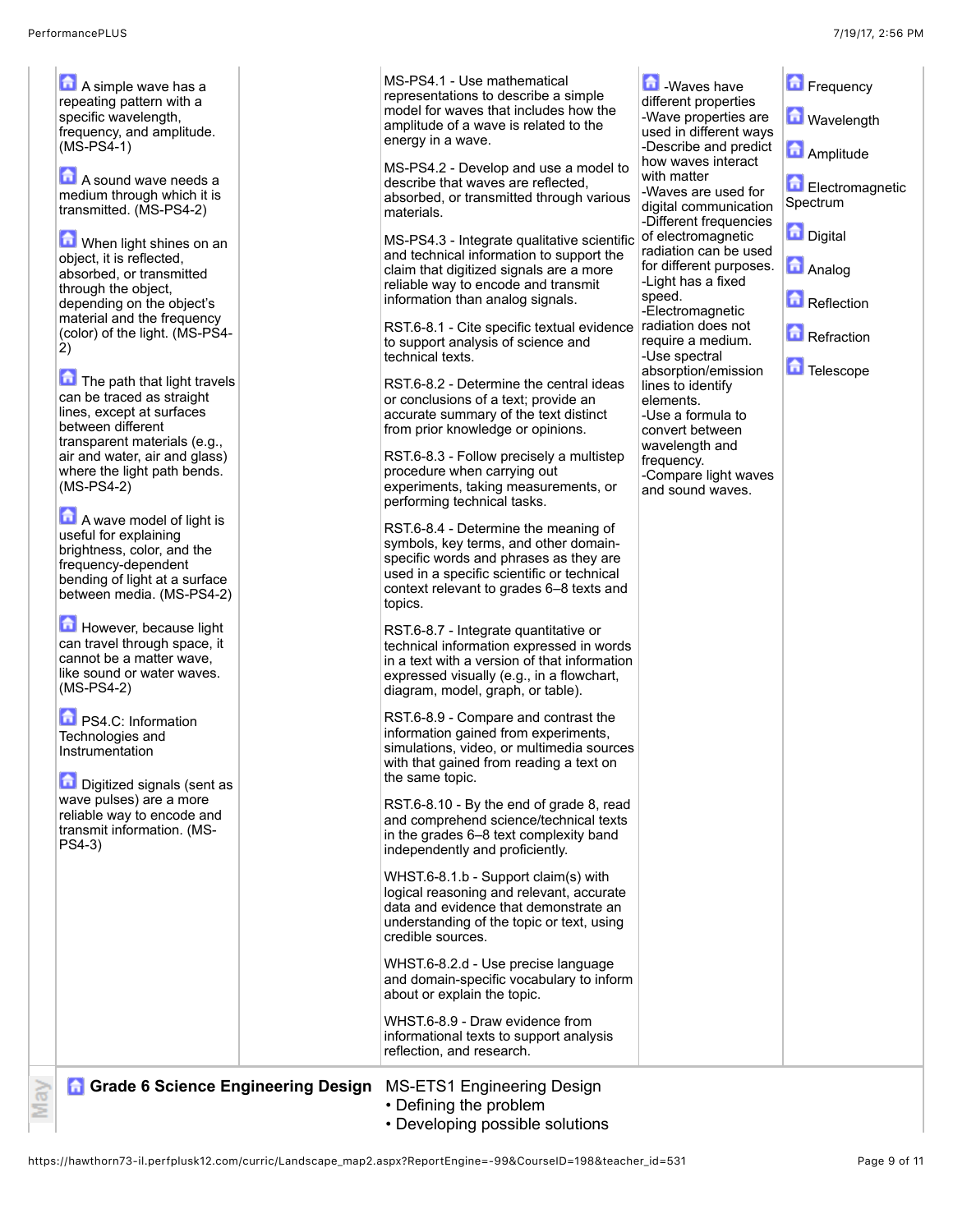## • Improving designs **Questions Standards Knowledge Enduring Essential Academic** X **Understandings & Skills Language** MS-ETS1.1 - Define the criteria and Define a problem by How do engineers **Engineering is a** design constraints of a design problem with precisely specifying criteria solve problems? process. constraints sufficient precision to ensure a What is a design for? criteria and constraints for solutions successful solution, taking into account as well as potential impacts analysis Revise design relevant scientific principles and potential What are the criteria solutions in an solution on society and the natural impacts on people and the natural and constraints of a iterative fashion. variableenvironment, systematically environment that may limit possible successful solution? evaluating alternative solutions. solutions, analyzing data Why do engineers from tests of different MS-ETS1.2 - Evaluate competing design and designers strive solutions and combining the solutions using a systematic process to to improve products best ideas into an improved determine how well they meet the criteria used in our daily solution, and developing a and constraints of the problem. lives? model and iteratively testing and improving it to reach an MS-ETS1.3 - Analyze data from tests to optimal solution. determine similarities and differences among several design solutions to identify the best characteristics of each that can be combined into a new solution to better meet the criteria for success. MS-ETS1.4 - Develop a model to generate data for iterative testing and modification of a proposed object, tool, or process such that an optimal design can be achieved. RST.6-8.1 - Cite specific textual evidence to support analysis of science and technical texts. RST.6-8.2 - Determine the central ideas or conclusions of a text; provide an accurate summary of the text distinct from prior knowledge or opinions. RST.6-8.3 - Follow precisely a multistep procedure when carrying out experiments, taking measurements, or performing technical tasks. RST.6-8.4 - Determine the meaning of symbols, key terms, and other domainspecific words and phrases as they are used in a specific scientific or technical context relevant to grades 6–8 texts and topics. RST.6-8.7 - Integrate quantitative or technical information expressed in words in a text with a version of that information expressed visually (e.g., in a flowchart, diagram, model, graph, or table). RST.6-8.9 - Compare and contrast the information gained from experiments, simulations, video, or multimedia sources with that gained from reading a text on the same topic. RST.6-8.10 - By the end of grade 8, read and comprehend science/technical texts in the grades 6–8 text complexity band independently and proficiently. WHST.6-8.1.b - Support claim(s) with